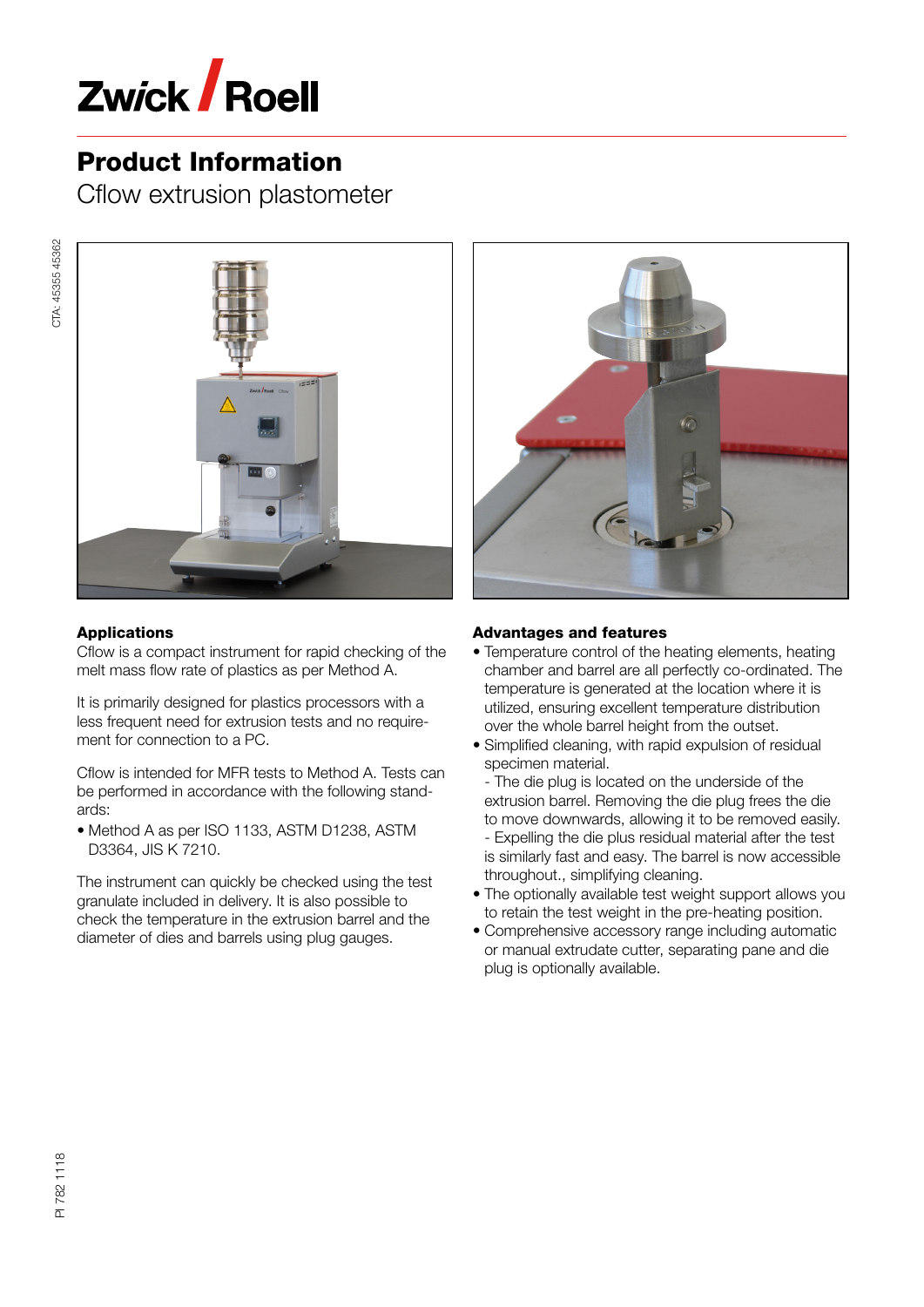

Cflow extrusion plastometer

## Technical data

#### Basic instruments

It is not possible to connect the instrument to a PC.

| <b>Type</b>                                                                                               | <b>Cflow extrusion plastom-</b><br>eter (230 V)                                                                                                                                                                    | <b>Cflow extrusion plastom-</b><br>eter (110 V)           |             |
|-----------------------------------------------------------------------------------------------------------|--------------------------------------------------------------------------------------------------------------------------------------------------------------------------------------------------------------------|-----------------------------------------------------------|-------------|
| Item No.                                                                                                  | 1086645                                                                                                                                                                                                            | 1086646                                                   |             |
| <b>Test load</b>                                                                                          | 0.32521.6                                                                                                                                                                                                          | 0.32521.6                                                 | kg          |
| <b>Dimensions</b>                                                                                         |                                                                                                                                                                                                                    |                                                           |             |
| Height with all weights                                                                                   | 850                                                                                                                                                                                                                | 850                                                       | mm          |
| Width                                                                                                     | 325                                                                                                                                                                                                                | 325                                                       | mm          |
| Depth                                                                                                     | 404                                                                                                                                                                                                                | 404                                                       | mm          |
| Weight, approx.                                                                                           | 18                                                                                                                                                                                                                 | 18                                                        | kg          |
| Test temperature                                                                                          | $+120+400$                                                                                                                                                                                                         | $+120+400$                                                | $^{\circ}C$ |
| Display                                                                                                   | Two-line set/actual tempera-<br>ture display, illuminated                                                                                                                                                          | Two-line set/actual tempera-<br>ture display, illuminated |             |
| Resolution of the temperature display                                                                     | < 0.1                                                                                                                                                                                                              | < 0.1                                                     | K           |
| Temperature accuracy in a range of 0<br>75 mm above the die in the temperature<br>range of 190 °C  300 °C | < 0.3 <sup>1</sup>                                                                                                                                                                                                 | < 0.3 <sup>1</sup>                                        | K           |
| Error limit of time measurement (Method<br>A)                                                             | $\pm 0.02$ (with automated extru-<br>date cutter)                                                                                                                                                                  | $\pm 0.02$ (with automated extru-<br>date cutter)         | S           |
| Scope of delivery                                                                                         | Weights for load stages 325 g and 2.16 kg<br>Specimen hopper<br>Cleaning accessories (cleaning piston, cleaning brush,<br>cleaning pads (500 pieces)) for barrel<br>Test granulate and filling chute for granulate |                                                           |             |
| <b>Power input specifications</b>                                                                         |                                                                                                                                                                                                                    |                                                           |             |
| Power supply                                                                                              | 220 to 240 V, 1L/PE/N                                                                                                                                                                                              | 100 to 127 V, 1L/PE/N                                     |             |
| Power consumption (full load), approx.                                                                    | 0.6                                                                                                                                                                                                                | 0.6                                                       | <b>kVA</b>  |
| Power frequency                                                                                           | 50/60                                                                                                                                                                                                              | 50/60                                                     | Hz          |

1) Spatial and temporal, to ISO 1133-2

### Accessories required

#### Extrusion barrel (1 x required)

An extrusion barrel must be chosen to suit the materials to be tested. Different plastics containing fluoride, such as PTFE and PFA, release hydrofluoric acid, which corrodes the material of the extrusion barrel. For these types of plastics, extrusion barrels made from a special type of steel alloy are used.

| <b>Test material</b>                                             | <b>Diameter, inner</b><br>[mm] | <b>Properties</b>              | Item No. |
|------------------------------------------------------------------|--------------------------------|--------------------------------|----------|
| Plastic, not containing flu-<br>orine                            | 9.55                           | Wear-resistant                 | 087025   |
| Plastic, containing fluo-<br>rine / not containing fluo-<br>rine | 9.55                           | Acid-resistant, wear-resistant | 1069371  |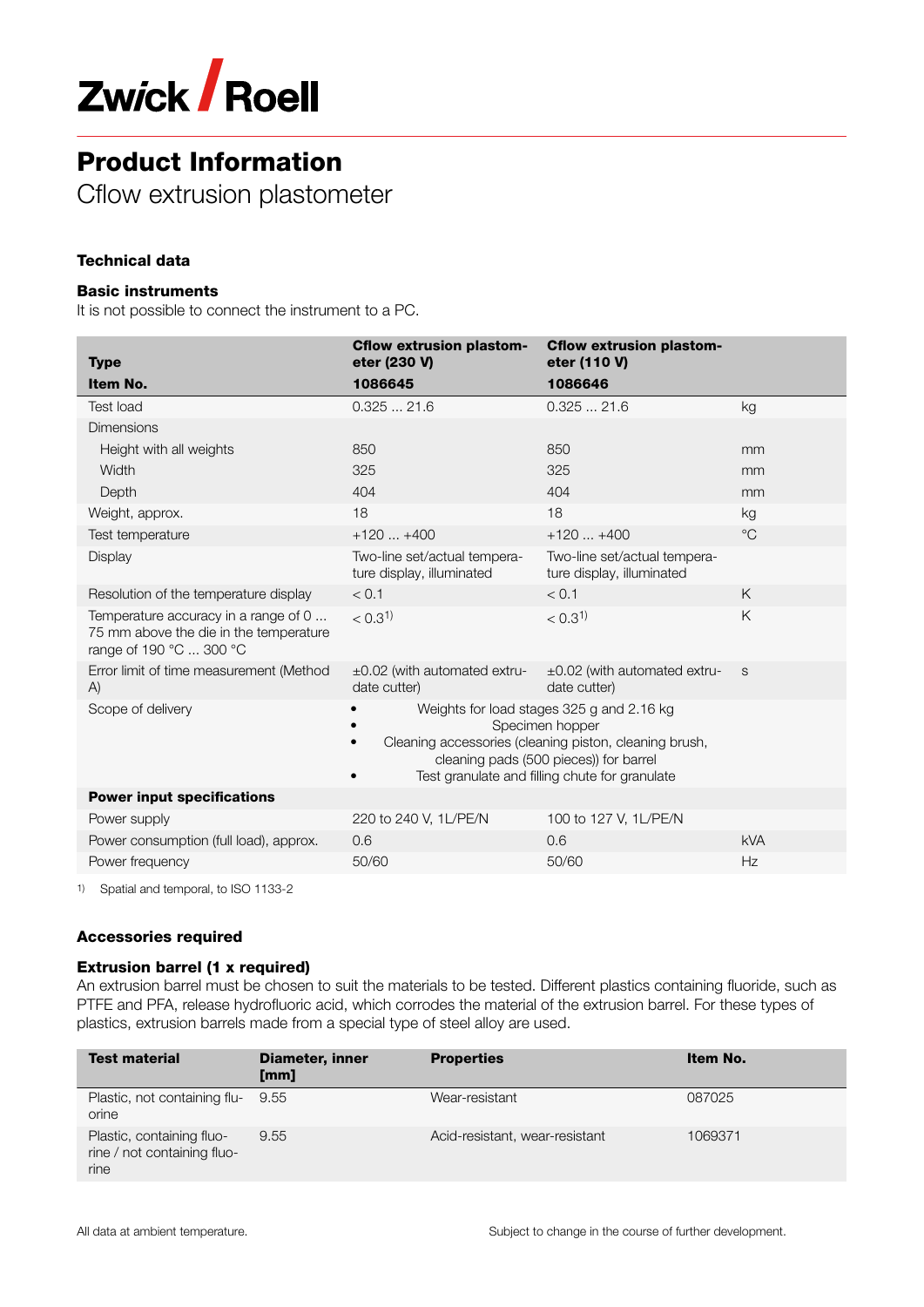

Cflow extrusion plastometer

### Piston (1 x required)

At least one piston must be selected, in accordance with the materials to be tested. Various plastics (e.g. PTFE and PFA) which contain fluorine release hydrofluoric acid, which attacks the extrusion barrel material. For these plastics pistons made of a special steel alloy are used. These pistons have only limited suitability for filled plastics. For these the wear-resistant version is recommended. For tests to ISO 1133-1997, a piston with non-rounded edges (sharpedged) is required.

| <b>Test material</b>                  | <b>Standard</b> | <b>Test load</b><br>[kg] | <b>Properties</b>                                  | Item No. |
|---------------------------------------|-----------------|--------------------------|----------------------------------------------------|----------|
| Plastic, fluorine-free                | <b>ISO 1133</b> | 0.325                    | Wear-resistant                                     | 001336   |
| Plastic, containing<br>fluorine       | <b>ISO 1133</b> | 0.325                    | Acid-resistant                                     | 001340   |
| Plastic, fluorine-free                | ISO 1133 (1997) | 0.325                    | Sharp edged, wear resistant                        | 001350   |
| Plastic, fluorine free                | ASTM D1238      | 0.325                    | Wear-resistant, Generation 1                       | 1007541  |
| Plastic, not contain-<br>ing fluorine | ASTM D1238      | 0.325                    | Wear-resistant, Generation 2,<br>with guide sleeve | 1067173  |

#### Dies (scope of supply 2 pieces, 1 x required)

At least one die pair must be selected. It should suit the materials to be tested. Scope of delivery: 2 pieces + cleaning rod.

| Item No.          | 312342                                                           | 325554                                                           | 001351                                                           | 092326                            |    |
|-------------------|------------------------------------------------------------------|------------------------------------------------------------------|------------------------------------------------------------------|-----------------------------------|----|
| Material          | Sintered mate-<br>rial                                           | Sintered mate-<br>rial                                           | Sintered mate-<br>rial                                           | Sintered mate-<br>rial            |    |
| Test material     | Plastic, con-<br>taining fluorine,<br>not containing<br>fluorine | Plastic, con-<br>taining fluorine,<br>not containing<br>fluorine | Plastic, con-<br>taining fluorine,<br>not containing<br>fluorine | <b>PVC</b>                        |    |
| Standard          | ISO 1133 and<br>ASTM D1238                                       | ISO 1133 and<br>ASTM D1238<br>Method C                           | BS 2782-7,<br>Method<br>720A-1997                                | ASTM D3364                        |    |
| <b>Dimensions</b> |                                                                  |                                                                  |                                                                  |                                   |    |
| Length            | 8                                                                | $\overline{4}$                                                   | 8                                                                | 25.4                              | mm |
| Diameter, inner   | 2.095                                                            | 1.05                                                             | 1.18                                                             | 2.095                             | mm |
| Properties        | Wear-resistant,<br>acid-resistant                                | Wear-resistant,<br>acid-resistant                                | Wear-resistant,<br>acid-resistant                                | Wear-resistant,<br>acid-resistant |    |

#### Optional accessories

#### Extrudate cutters

The manual extrudate cutter is recommended for cutting intervals greater than one minute. For short cutting intervals use of the automatic extrudate cutter is recommended in order to obtain precisely timed cuts.

| <b>Description</b>                                                                               | <b>ArticleNumber</b> |
|--------------------------------------------------------------------------------------------------|----------------------|
| Extrudate cutter, manually operated                                                              | 087032               |
| Extrudate cutter, automatic operation, automatic control via time interval or manually via push- | 1086648              |
| button, including replacement blades (4x)                                                        |                      |